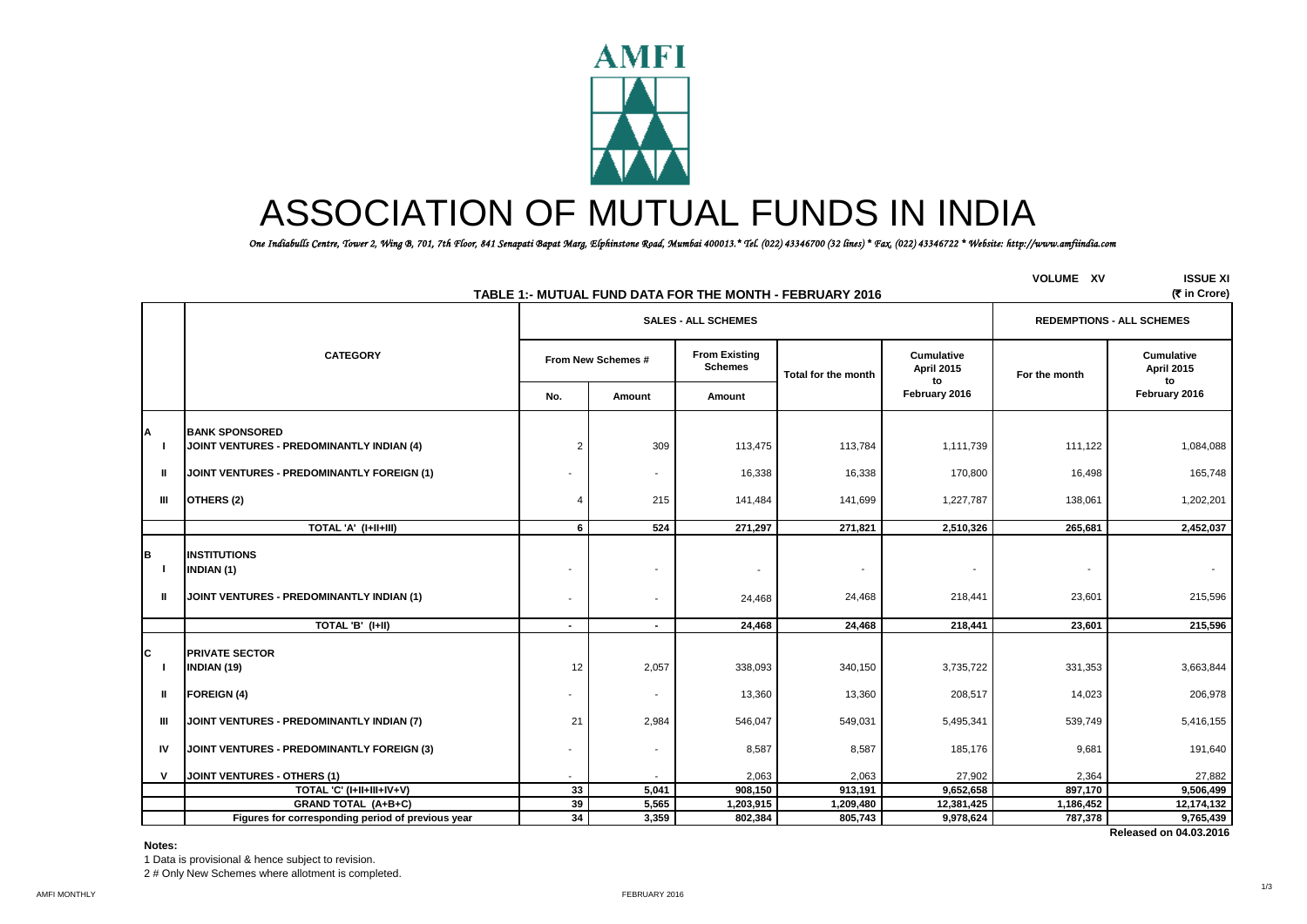|  |  | (₹ in Crore) |
|--|--|--------------|
|--|--|--------------|

|                                 |                      | Open End<br><b>Close End</b> |                      |        | <b>Interval Fund</b> |        | <b>TOTAL</b>         |                 |
|---------------------------------|----------------------|------------------------------|----------------------|--------|----------------------|--------|----------------------|-----------------|
|                                 | <b>No.of Schemes</b> | Amount                       | <b>No.of Schemes</b> | Amount | <b>No.of Schemes</b> | Amount | <b>No.of Schemes</b> | Amount          |
| <b>INCOME</b>                   |                      | 21                           | 33                   | 5,363  |                      |        | 34                   | 5,384           |
| <b>INFRASTRUCTURE DEBT FUND</b> |                      |                              |                      |        |                      |        |                      |                 |
| <b>EQUITY</b>                   |                      | 59                           |                      | 89     |                      |        |                      | 148             |
| <b>BALANCED</b>                 |                      | 33                           |                      |        |                      |        |                      | 33 <sup>1</sup> |
| <b>LIQUID/MONEY MARKET</b>      |                      |                              |                      |        |                      |        |                      |                 |
| <b>GILT</b>                     |                      |                              |                      |        |                      |        |                      |                 |
| <b>IELSS - EQUITY</b>           |                      |                              |                      |        |                      |        |                      |                 |
| <b>GOLD ETF</b>                 |                      |                              |                      |        |                      |        |                      |                 |
| <b>OTHER ETFS</b>               |                      |                              |                      |        |                      |        |                      |                 |
| <b>FUND OF FUNDS INVESTING</b>  |                      |                              |                      |        |                      |        |                      |                 |
| <b>OVERSEAS</b>                 |                      |                              |                      |        |                      |        |                      |                 |
| <b>TOTAL</b>                    |                      | 113                          | 36 <sup>1</sup>      | 5,452  |                      |        | 39                   | 5,565           |

#### **\*NEW SCHEMES LAUNCHED :**

| <b>IOPEN END INCOME:</b>   | HDFC Retirement Savings Fund - Hybrid - Debt Plan                                                                                                                                                                                                                                                                                                                                                                                                                                                                                                                                                                                                                                                                                                                                                                                                                                                                                                                            |
|----------------------------|------------------------------------------------------------------------------------------------------------------------------------------------------------------------------------------------------------------------------------------------------------------------------------------------------------------------------------------------------------------------------------------------------------------------------------------------------------------------------------------------------------------------------------------------------------------------------------------------------------------------------------------------------------------------------------------------------------------------------------------------------------------------------------------------------------------------------------------------------------------------------------------------------------------------------------------------------------------------------|
| <b>IOPEN END EQUITY:</b>   | HDFC Retirement Savings Fund - Equity Plan                                                                                                                                                                                                                                                                                                                                                                                                                                                                                                                                                                                                                                                                                                                                                                                                                                                                                                                                   |
| <b>OPEN END BALANCED:</b>  | HDFC Retirement Savings Fund - Hybrid - Equity Plan                                                                                                                                                                                                                                                                                                                                                                                                                                                                                                                                                                                                                                                                                                                                                                                                                                                                                                                          |
| <b>ICLOSE END INCOME:</b>  | Axis Hybrid Fund - Series 29 (1275 Days) and Series 30 (1297 Days); Birla Sun Life Fixed Term Plan - Series NH (1168 Days), Series NI(1163 Days) and Series NK (1196 Days);<br>DSP BlackRock FMP - Series 195- 36M; HDFC Dual Advantage Fund - Series II, HDFC FMP 1148D February 2016 (1) - Series 35, 1155D February 2016 (1) - Series 35, 1161D<br>February 2016 (1) - Series 35 and 1168D February 2016 (1) - Series 35; ICICI Prudential FMP Series 78 -1170 Days Plan I, 1168 Days Plan J, 95 Days Plan K, 188 Days Plan L and<br>95 Days Plan M; Kotak FMP Series 186, Series 187, Series 189 and Series 190; Reliance Fixed Horizon Fund - XXX - Series 3, Series 4, Series 5, Series 6, Series 7, Series 8 and<br>Series 9; SBI Debt Fund Series B-31 (1200 Days) and Series B-32 (60 Days); UTI Dual Advantage Fixed Term Fund-Series II-V (1997 Days), UTI Fixed Term Income Fund Series<br>XXIII-XIV (1146 Days), XV (1176 Days) and Series XXIV-II (1142 Days). |
| <b>ICLOSE END EQUITY :</b> | Birla Sun Life Emerging Leaders Fund - Series 7; ICICI Prudential India Recovery Fund Series 4 and Sundaram Value Fund Series III.                                                                                                                                                                                                                                                                                                                                                                                                                                                                                                                                                                                                                                                                                                                                                                                                                                           |

### **2.2 EXISTING SCHEMES**

|                                 |                      | Open End  |                      | <b>Close End</b> |                          | <b>Interval Fund</b> |                      | <b>TOTAL</b>    |  |
|---------------------------------|----------------------|-----------|----------------------|------------------|--------------------------|----------------------|----------------------|-----------------|--|
|                                 | <b>No.of Schemes</b> | Amount    | <b>No.of Schemes</b> | Amount           | <b>No.of Schemes</b>     | Amount               | <b>No.of Schemes</b> | Amount          |  |
| <b>INCOME</b>                   | 269                  | 30,818    | 1,311                |                  | 78                       | 654                  | 1658                 | 31,472          |  |
| <b>INFRASTRUCTURE DEBT FUND</b> |                      |           |                      |                  |                          |                      |                      |                 |  |
| <b>IEQUITY</b>                  | 318                  | 9,614     | 100                  |                  | -                        |                      | 418                  | 9,614           |  |
| <b>BALANCED</b>                 | 27                   | 1,342     |                      |                  |                          |                      | 27                   | 1,342           |  |
| <b>LIQUID/MONEY MARKET</b>      | 55                   | 1,157,746 |                      |                  |                          |                      | 55                   | 1,157,746       |  |
| <b>IGILT</b>                    | 41                   | 461       |                      |                  | -                        |                      | 41                   | 461             |  |
| <b>IELSS - EQUITY</b>           | 42                   | 1.114     | 16 <sub>1</sub>      |                  |                          |                      | 58                   | 1,114           |  |
| <b>GOLD ETF</b>                 | 13                   |           |                      |                  |                          |                      | 13                   | 4 I             |  |
| <b>OTHER ETFS</b>               | 44                   | 2,142     |                      |                  | -                        |                      | 44                   | 2,142           |  |
| <b>FUND OF FUNDS INVESTING</b>  | 30                   | 20        |                      |                  | $\overline{\phantom{a}}$ |                      | 30 <sub>l</sub>      | 20 <sub>1</sub> |  |
| <b>OVERSEAS</b>                 |                      |           |                      |                  |                          |                      |                      |                 |  |
| <b>TOTAL</b>                    | 839                  | 1,203,261 | 1,434                |                  | 78                       | 654                  | 2351                 | 1,203,915       |  |

| 2.3 TUTAL OF ALL SUMENES                          |                      |           |                      |        |                      |        |                      |           |  |
|---------------------------------------------------|----------------------|-----------|----------------------|--------|----------------------|--------|----------------------|-----------|--|
|                                                   |                      | Open End  | <b>Close End</b>     |        | <b>Interval Fund</b> |        | <b>TOTAL</b>         |           |  |
|                                                   | <b>No.of Schemes</b> | Amount    | <b>No.of Schemes</b> | Amount | <b>No.of Schemes</b> | Amount | <b>No.of Schemes</b> | Amount    |  |
| <b>INCOME</b>                                     | 270                  | 30,839    | 1,344                | 5,363  | 78                   | 654    | 1,692                | 36,856    |  |
| <b>IINFRASTRUCTURE DEBT FUND</b>                  |                      |           |                      |        |                      |        |                      |           |  |
| <b>EQUITY</b>                                     | 319                  | 9,673     | 103                  | 89     |                      |        | 422                  | 9,762     |  |
| <b>BALANCED</b>                                   | 28                   | 1,375     |                      |        |                      |        | 28                   | 1,375     |  |
| <b>ILIQUID/MONEY MARKET</b>                       | 55                   | 1,157,746 |                      |        |                      |        | 55                   | 1,157,746 |  |
| <b>IGILT</b>                                      | 4.                   | 461       |                      |        |                      |        | 41                   | 461       |  |
| <b>IELSS - EQUITY</b>                             | 42                   | 1,114     | 16                   |        |                      |        | 58                   | 1,114     |  |
| <b>GOLD ETF</b>                                   | 13                   |           |                      |        |                      |        | 13                   |           |  |
| <b>OTHER ETFS</b>                                 | 44                   | 2,142     |                      |        |                      |        | 44                   | 2,142     |  |
| <b>FUND OF FUNDS INVESTING</b><br><b>OVERSEAS</b> | 30                   | 20        |                      |        |                      |        | 30                   | 20        |  |
| <b>TOTAL</b>                                      | 842                  | 1,203,374 | 1,470                | 5,452  | 78                   | 654    | 2390                 | 1,209,480 |  |

## **2.3 TOTAL OF ALL SCHEMES**